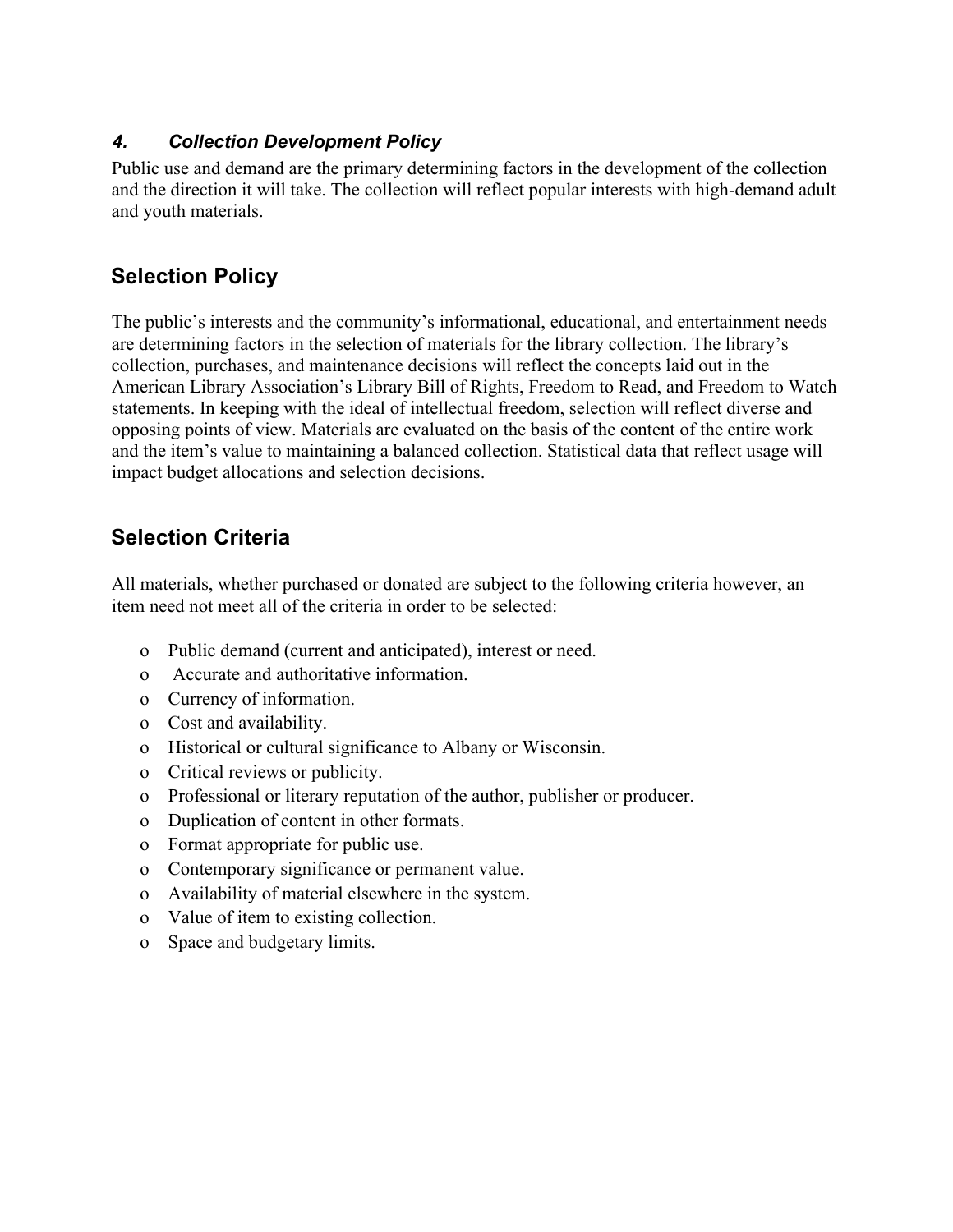## **Criteria for Withdrawal**

Library staff considers the following criteria in choosing materials for withdrawal:

- o Worn or badly damaged materials.
- o Frequency of use.
- o Superseded editions or obsolete items and formats.
- o Availability of other titles on the subject.
- o Local interest / Historical Significance.
- o Importance to Albertson Memorial Public Library's core collections.
- o Availability online or elsewhere.
- o Classic or basic work in the field.

#### **Responsibility for Selection**

The ultimate responsibility for selection of Library materials, whether purchased or donated, rests with the library director who operates within the framework of the policies determined by the Albertson Memorial Library Board of Trustees. The other members of the library staff and the public are encouraged to make suggestions, however, because the director must be available to answer to the library board and the general public for the actual selections made, the director has the authority to reject or select any item contrary to the recommendations of the staff or patrons.

# **Gifts and Donations**

Monetary gifts are always welcome and will be used at the discretion of the library board of trustees.

Donated items may be accepted and added to the collection based on the same criteria as purchased material.

Books or items that we cannot use may not be accepted, as they present a disposal problem.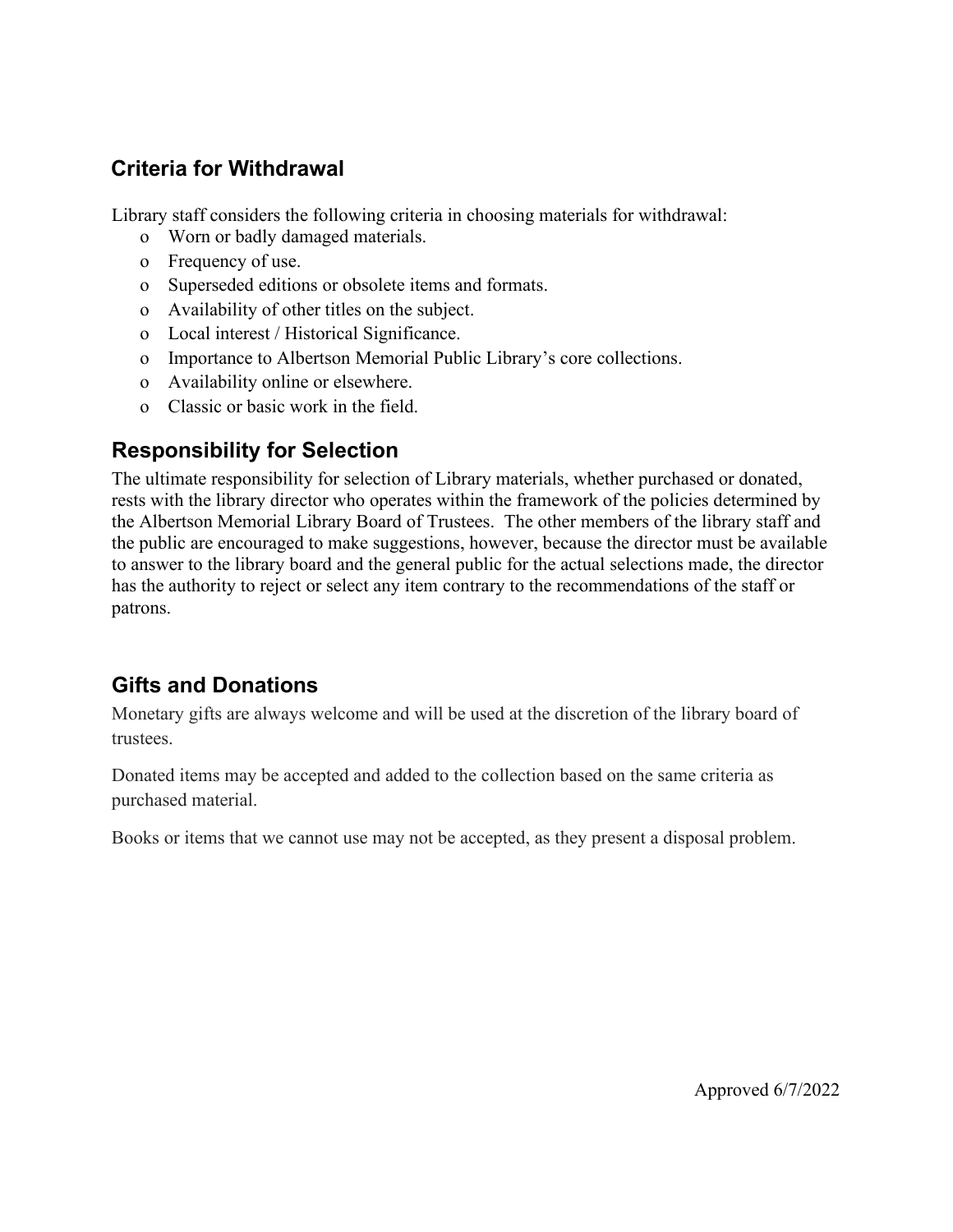## **Potential Problems or Challenges**

The Albertson Memorial Library recognizes that some materials are controversial and that any given item may offend some patrons. Selection of materials will not be made on the basis of anticipated approval or disapproval, bur solely on the basis of the principles stated in this policy.

Responsibility for the reading of children rests with their parents or legal guardians. Selection of library materials will not be inhibited by the possibility that material may come into the possession of children.

Library material will not be marked or identified to show approval or disapproval of their contents, and no library material will be sequestered except to protect it from damage or theft.

# **Challenged Materials**

Although materials are carefully selected, there can arise differences of opinion regarding the suitability of materials. Patrons requesting that material be withdrawn may do so in writing and submit it to the library director for review. The objection must be signed and dated. The Library Director will review such objection within two weeks of its receipt and respond to the patron with a decision as to the suitability of the material for the library collection. If the decision of the Library Director is not satisfactory to the patron, the patron may request that the item be placed on the agenda for the next regularly scheduled board meeting. The board will then review such item and decide upon its suitability. The decision of the Library Board will be considered final concerning whether the item is disposed of or kept in the library collection.

# **ALA Documentation**

The Albertson Memorial Library fully subscribes to the following ALA documents.

- 1. The Library Bill of Rights
- 2. The Freedom to Read
- 3. The Freedom to View